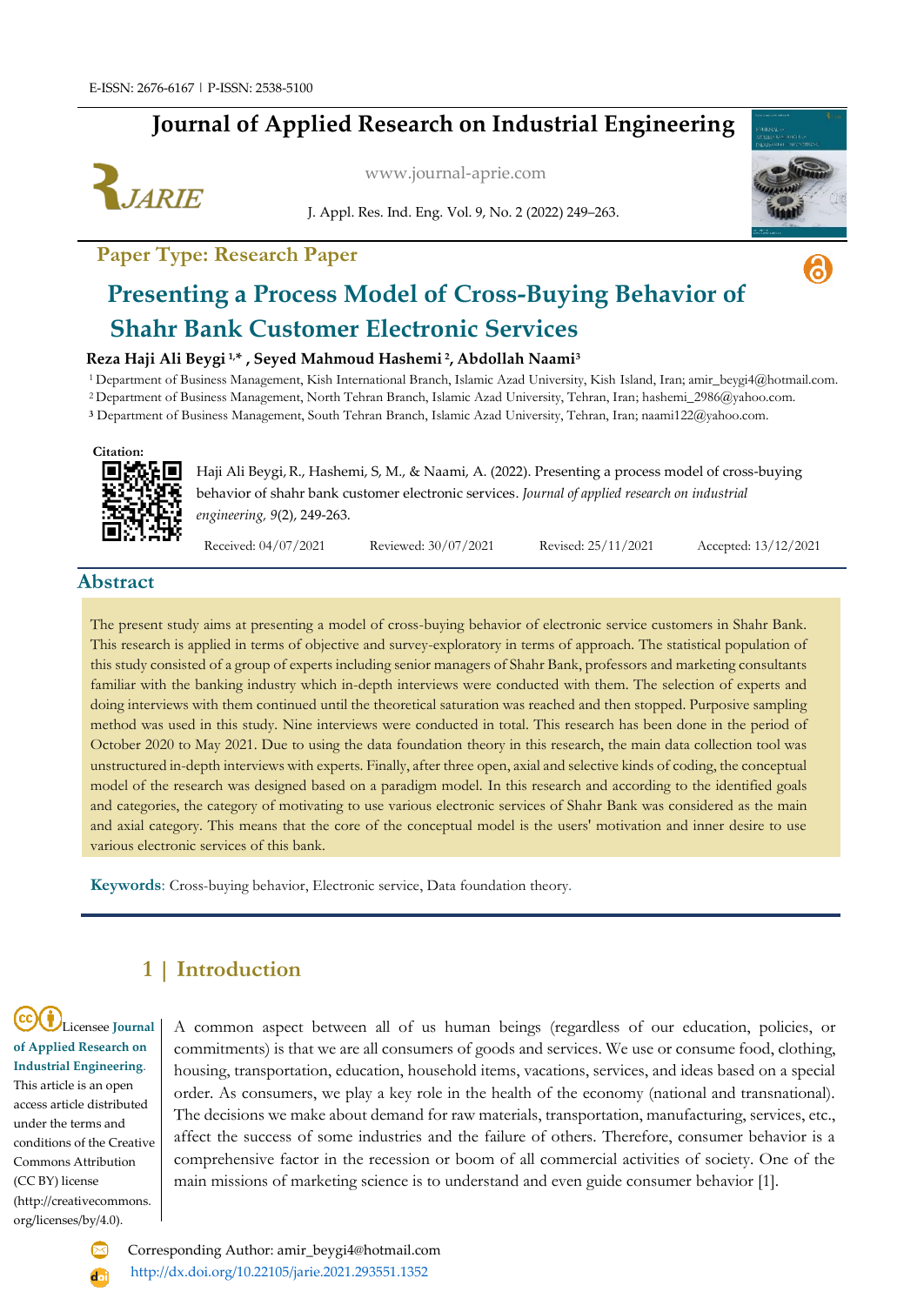One of the most important issues in examining and identifying consumer behavior is the buying decision process. Most organizations that study on consumer buying behavior try to obtain information about what consumers are buying, and also the reason, quantity, type, and location of their purchase. Contrary to the type, quantity and location of purchase, finding information about the reasons of consumer buying behavior is not easy, because the answer to this question is in the mind of the consumer or buyer [2].

Generally, buying is an activity that the consumer does with enthusiasm and is worth experiencing the decision-making process and its effect on the consumer. Buying is a way to obtain the goods or services you need. On the other hand, the decision-making process of consumers about buying is becoming a complex phenomenon. Most large manufacturers and sellers provide a wide range of goods for consumers [3]. People display certain behaviors while buying which identifying and examining these behaviors can be effective in attracting customers and selling products in the future [4].

A relatively new concept in the field of consumer behavior is the cross-buying intention or buying a product with other products. Cross-buying refers to the total number of product / service categories bought by a customer since the first purchase [5]. Cross-selling is the sale of services or products to customers who are currently using the company's services. Selling other products and services to customers reduces customer acquisition costs and offers a competitive advantage over competitors. Although cross-selling increase customer retention and value, previous studies have mentioned that persuading customers to cross-buy services and products from a supplier is not easy. The question of why customers decide to cross-buy products and services and strengthen their relationship with a provider has not been thoroughly studied in the previous studies [6].

Studies show that due to the increasing competition in the country's banking industry and the consecutive entry of new competitors, attracting customers to use the electronic services of the banking industry has become very difficult and expensive. Shahr Bank, which is one of the pioneers in providing new electronic banking services, is also facing this problem. Initial interviews with some senior marketing managers of Shahr Bank showed that if the bank can understand the process of its customers' cross-buying decision process and recognize its various dimensions, it can adopt appropriate and purposive policies and measures to benefit from the cross-buying behavior of the customers. But a very obvious theoretical gap in this regard is the lack of a domestic and comprehensive model for the crossbuying behavior of electronic service customers of Shahr Bank. Therefore, the present study intends to answer the following main question: "What is the process model of cross-buying behavior of electronic service customers in Shahr Bank?"

In the second section of the research, the literature and previous studies will be reviewed. In the third section, the research methodology will be stated. In the fourth section, the data will be analyzed and the results will be given. In the fifth section, conclusions and model design will be presented and in the sixth section, research suggestions will be provided.

# **2 | Literature Review**

Consumer behavior includes the mental, emotional, and physical activities that individuals engage in when purchasing, using, and disposing of the products and services they use to satisfy their needs and desires. In other words, consumer behavior involves a set of psychological and physical processes that begin before purchase and continue after consumption [7]. Cummins et al. [8], also argued that consumer behavior with the aim of satisfying the needs and desires of different individuals and groups to examine the effective processes when selecting, purchasing and using products, services, ideas and deals with experiences. Consumer behavior is influenced by individual characteristics and decision-making process. Personal characteristics consist of four main cultural, social, personal and psychological factors.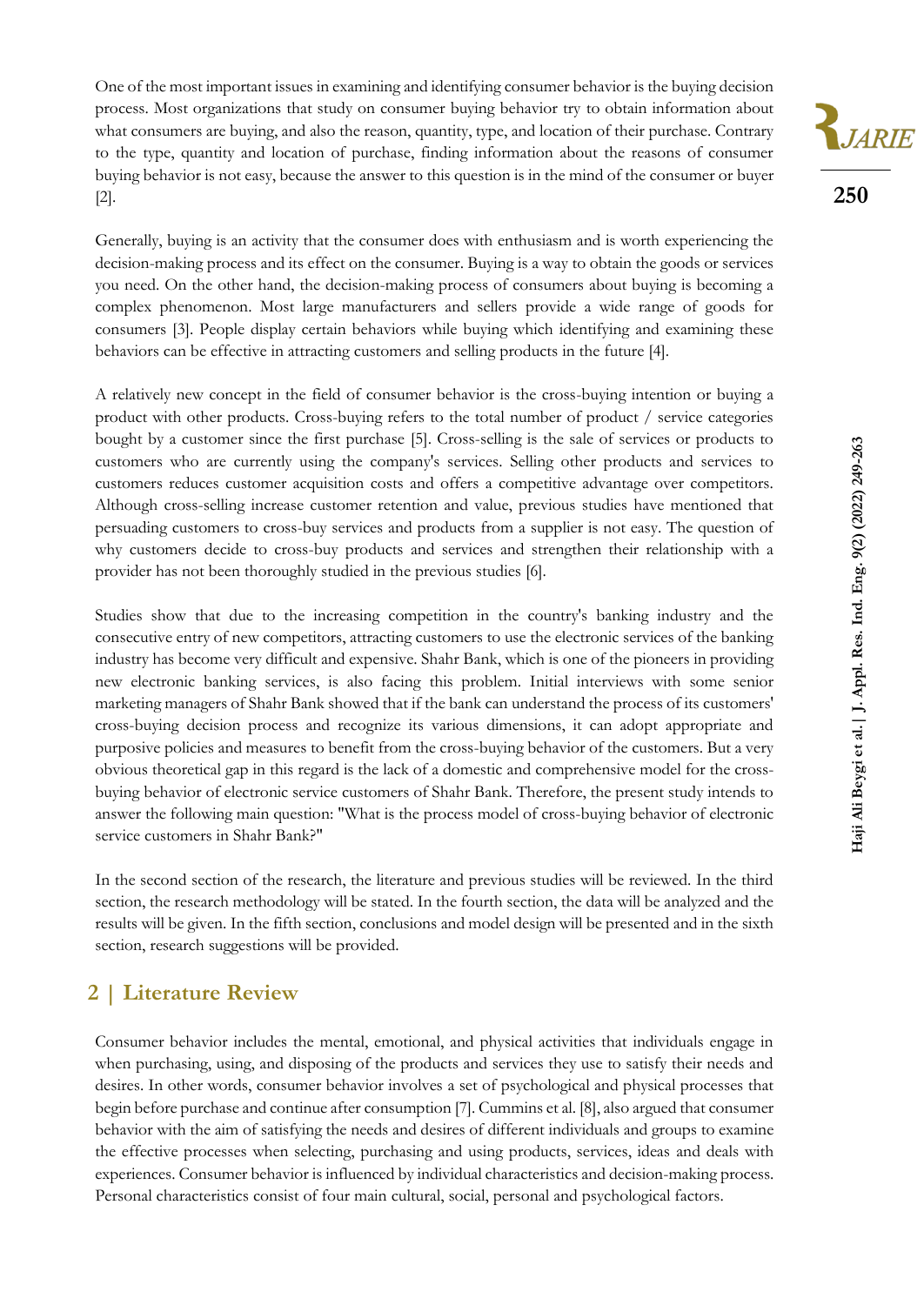JARIE

**251**

Nowadays, the competitive environment is undergoing changes that it has not experienced before in its history. These changes have had a profound effect on both the structure of the industry and the nature of competition. Relationship marketing involves activities aimed at developing long-term and cost-effective communication between organizations and their customers, in order to create mutual benefits for both parties. On the other hand, maintaining and strengthening the customer relationship is the only one-way path that service organizations must take in using defensive strategies and increasing the retention of their current customers [9]. Academic research in this area has highlighted the importance of combined sales in various aspects of customer relationship for stores. Effective combination sales of different items or services increase the likelihood of customers returning, because with combined purchases, their replacement costs are reduced. Mukerjee and Shaikh stated that customers who buy different products from companies; they are more likely to make future purchases. Combined purchasing is also an important factor in the amount of repurchasing of customer and the variety of their purchases, which in turn leads to increased corporate revenue and increased stock value. Despite the importance of hybrid sales for stores, little research has been done to find effective factors in hybrid shopping. There are few resources available for companies to devote to various marketing activities such as combined sales. Therefore, companies should identify customers who are more willing to buy hybrids so that companies can get the most out of their investments in various marketing activities, especially hybrid sales. So identifying the customers who are most interested in combined shopping is the first and most important step in developing a complementary sales strategy [10].

Yaghoobi et al. [11], they have conducted research with the aim of providing an effective advertising model based on social networks in the educational jobs industry. This research is applied in terms of objective, and survey-exploratory in terms of approach. The statistical population of this study was a group of experts including senior managers of private sector educational institutions, university professors and marketing consultants familiar with the private educational services industry that in-depth interviews were conducted with them. The selection of experts and doing interview with them continued until the theoretical saturation was reached and then stopped. Finally, after three open, axial and selective kinds of coding, the conceptual model of the research was designed based on a paradigm model. Also in this study, using AHP decision method, research variables were prioritized according to experts.

Ebrahimpour et al. [12], conducted a study entitled "A survey of the effect of recommender factors on unplanned buying behavior (Case study: Iran Katan chain stores in Mazandaran province)". Results of this study showed that the use of recommender factor has a positive and significant effect on the effectiveness of product promotion and effectiveness of product search. The effectiveness of product promotion also has a positive and significant effect on the effectiveness of product search and customer satisfaction. The positive and significant effect of effectiveness of product search on unplanned buying behavior was also confirmed. Finally, it was shown that customer satisfaction has a positive and significant effect on unplanned buying behavior. Behzadnejad and Mansouri [13], conducted a study entitled "The impact of management, organizational, marketing and service quality capabilities on buying intention: the role of service innovation (Case study of Saipa Yadak Company)". The results of this study showed that of the dimensions of management capabilities, the dimensions of strategy and entrepreneurship affect the buying intention of the dimensions of organizational capabilities, the dimensions of focus, internal communication, external communication and organizational tasks affect the buying intention. Both dimensions of marketing capabilities, namely operational marketing and market orientation, affect the buying intention. Service quality capabilities also affect the buying intention. Service innovation also affects the relationship between management capabilities and marketing capabilities regarding buying intent. Service innovation does not affect the relationship between organizational capabilities and service quality capabilities regarding buying intent. Danaei and Dasar [3], conducted a study entitled "Measuring the behavioral response of food products customers of Etka chain stores to media advertisements considering the mediating role of the organization's reputation". The results confirmed all the hypotheses under study. According to the obtained results, it can be claimed that customers' behavioral response has the greatest impact on customer intention and advertising features have the least impact on customer behavioral response among the hypotheses of the study. Tehrani and Safdari [14], conducted a study entitled "Study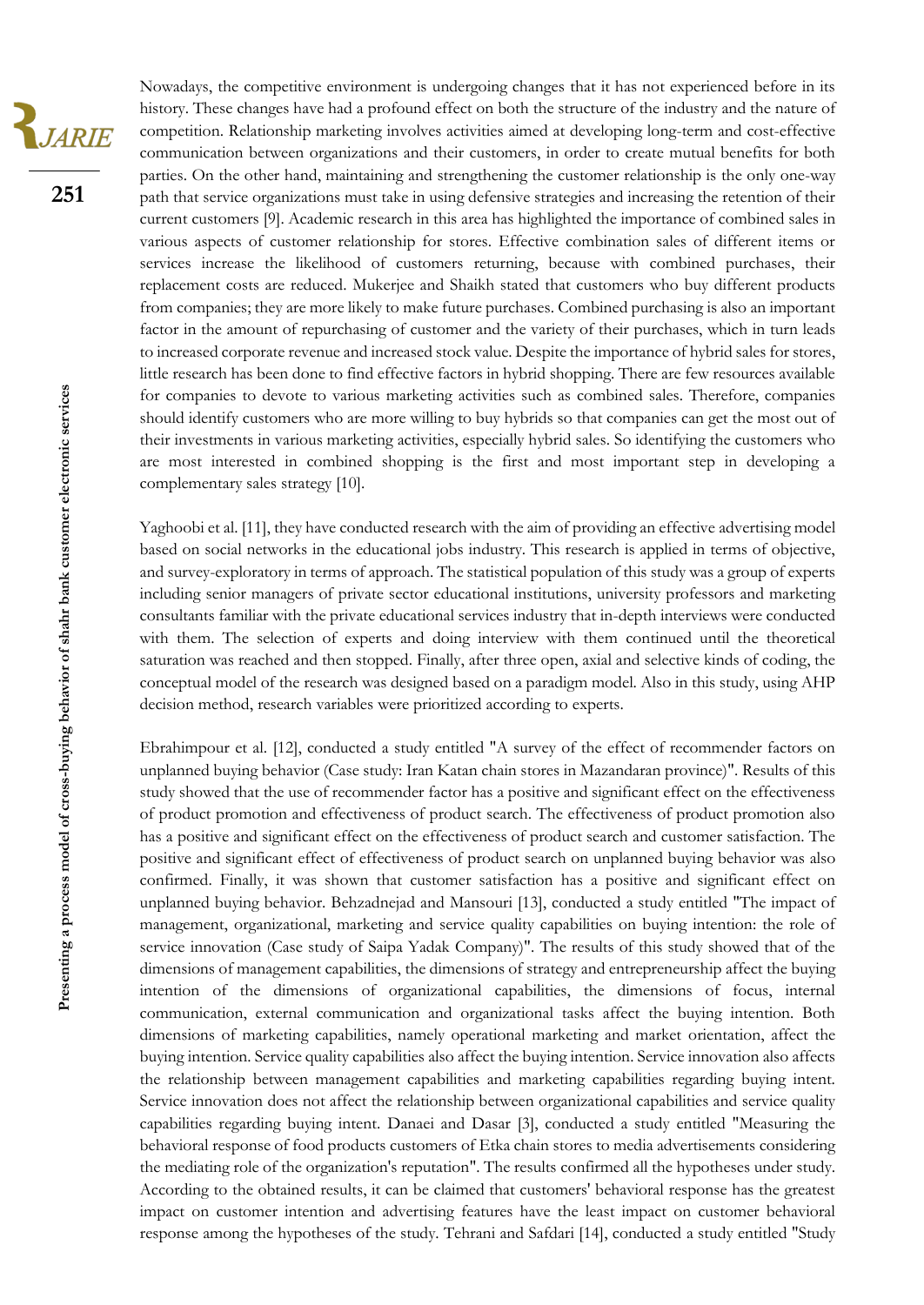

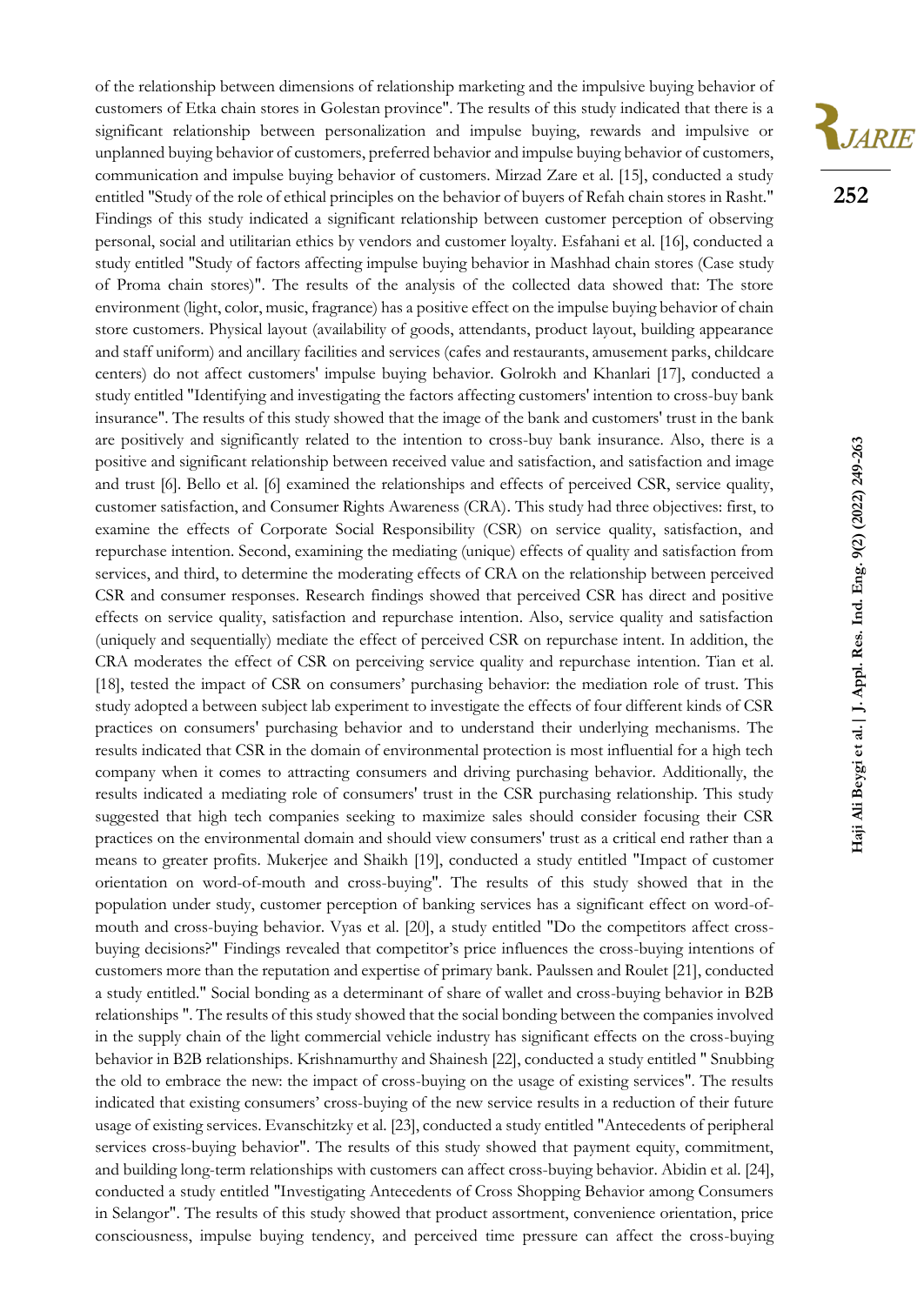JARIE

**253**

behavior. Tung and Carlson [5], conducted a study entitled "Examining determinants of cross-buying behavior in retail banking ". The results of this study proved the effect of some factors on the cross-buying behavior of customers in retail banking. Among them, the effect of customer retention can be mentioned which has a positive effect on cross-buying intention. The results also showed that customer convenience can have a positive effect on cross-buying intention. In addition, the positive effect of variables such as customer trust, satisfaction and commitment on cross-buying intention was also confirmed. It is worth mentioning that the results showed that image conflict has a negative effect on customers' cross-buying intention. Vyas and Raitani [25], conducted a study entitled "An examination of linkages between CSR and cross-buying". Results revealed that corporate reputation and relationship quality both play a mediating role in the linkages between CSR and cross-buying intentions. Lin [26], conducted a study entitled " Customer orientation and cross-buying: the mediating effects of relational selling behavior and relationship quality". The findings suggested that customer orientation positively influences cross-buying behavior of customers. But this effect does not happen without mediation. For the customer orientation to affect cross-buying behavior, two variables of relational selling behavior and the relationship quality play a mediation role. Hong and Lee [27], conducted a study entitled "Determinants of cross-buying intentions in banking services in collectivistic culture". The results of this study showed that the collectivistic culture can have positive effects on customer trust and satisfaction. And this trust and satisfaction, in the next step, will have a positive effect on the cross-buying intention. Hence, the collectivistic culture influences the cross-buying intention through the two mediating variables of satisfaction and trust.

Mäenpää [28], conducted a study entitled "Drivers of cross‐sectoral cross‐buying behavior among business customers". The study was conducted in Finland among small and medium-sized companies. The results of this study showed that loyalty, pricing, and customization programs can affect cross-buying. Dierkes et al. [29], conducted a study entitled "Estimating the effect of word of mouth on churn and cross-buying in the mobile phone market". The results of this study showed that in the mobile phone market, word-ofmouth advertising can have significant effects on cross-buying behavior. Reinartz et al. [30] conducted a study entitled "Investigating cross-buying and customer loyalty". The results of this study showed that customer loyalty can directly enhance cross-buying behavior, and accordingly, cross-selling strategy should be based on loyalty programs.

## **3 | Research Methodology**

The present study is applied in terms of objective and applied-exploratory in terms of approach. The present study is a qualitative research. In the conceptual model design phase, a qualitative approach (data foundation theory) has been used. Also, this research is an applied-exploratory study. Because it has sought to provide a new model in the field of combined purchasing behavior of e-services customers of the country's banking industry, and this model can be used for banks and financial and credit institutions active in the industry.

### **3.1 | Statistical Community of Research**

The forthcoming research is important both theoretically and practically. Theoretically, this study can largely cover the study gap of the lack of hybrid purchasing behavior model in e-services customers of the country's banking industry in the Iranian marketing literature. In addition, it seems that the model presented by this research can provide significant assistance to the managers of the country's banking industry and specifically the managers of Shahr Bank to develop better and more effective strategies to strengthen the combined purchasing behavior of customers. In this study, a group of experts including senior managers of Shahr Bank, professors and marketing consultants familiar with the banking industry were considered as the statistical population. In this study, the characteristics of experts included the following: complete mastery of the field of marketing management in the electronic banking industry and familiarity with the buying behavior of customers in this industry.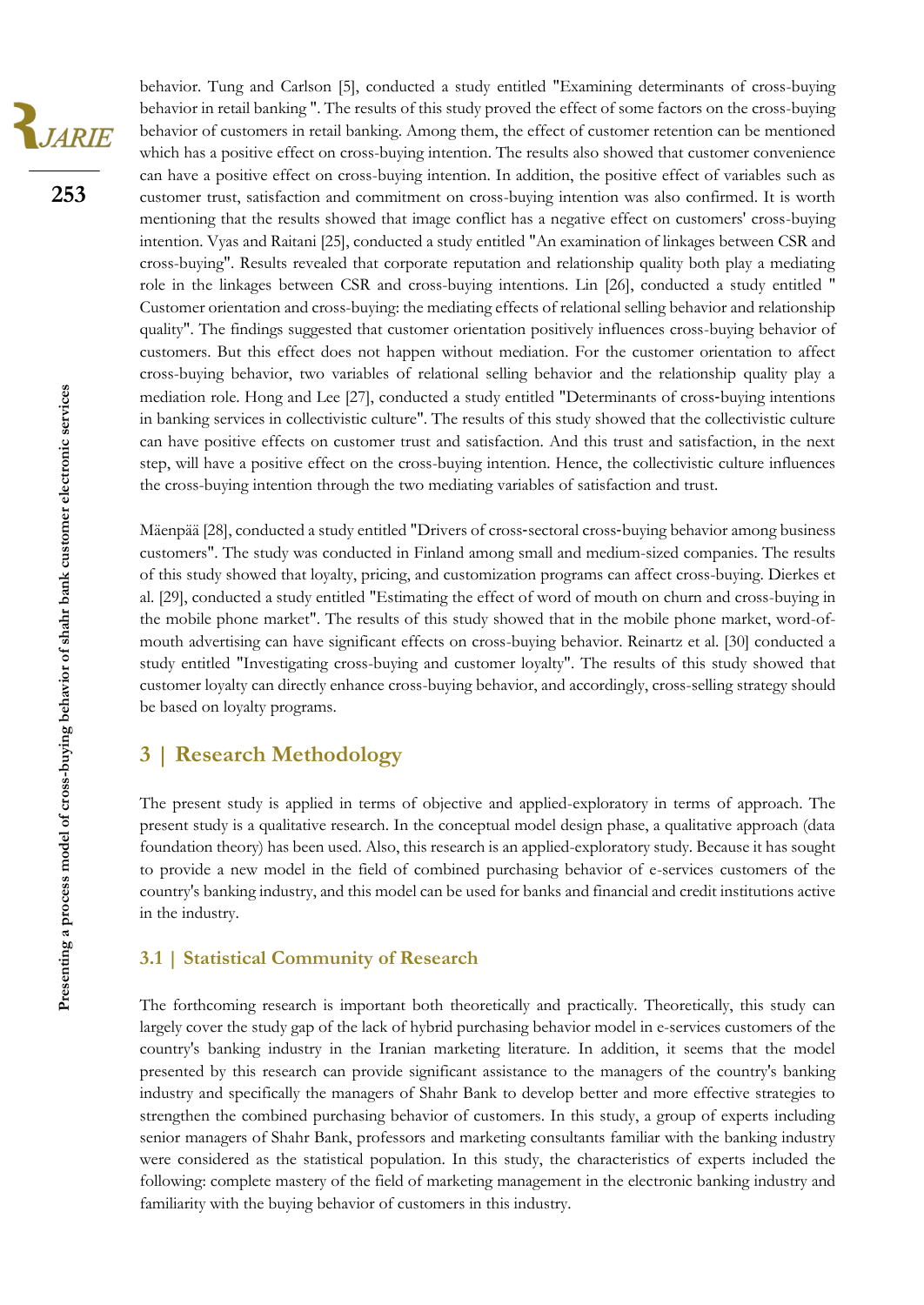### **3.2 | Statistical Sample of Research and Sampling Method**

Purposive sampling method was used. In this method, the purposive interviews were conducted with individuals (experts) based on the pre-determined criteria. This process continued until the researcher reached theoretical saturation and a total of 9 interviews were conducted. This research has been done in the period of October 2020 to May 2021.



In this study, In order to design the process model of combined purchasing behavior of electronic services customers in Bank Shahr, the qualitative method of data foundation theory has been used. In grounded theory methodology, data must be arranged in chronological order. The coding process is used to analyze the data collected in the basic theory method. Data analysis in this process is not done separately from collection and sampling. At each stage, the analysis of previous data is a way to decide which data to consider next or which example to look for. During the coding process, the data are analyzed and conceptualized and finally put together in a new way. Yaghoobi divided the coding process into three stages: open (free), pivotal, and selective (selective) [11]. Since the grounded theory method was used, the main tool for data collection was unstructured in-depth interviews with experts in the marketing field. In these interviews, by starting the discussion gently and gaining the initial trust of the interviewees, the researcher tried to ask questions in a completely indirect way about the antecedents and contexts of the cross-buying behavior of electronic service customers in Shahr Bank, environmental factors, the consequences of this phenomenon and …. to obtain the basic concepts of designing the model. In this study, to ensure the validity of the interviews, prolonged engagement and persistent observation, including building trust with the research subjects, learning the culture of that environment and controlling misunderstandings caused by researcher or informant interventions were used. Also, to ensure the reliability of the interviews, after each interview, the extraction codes were shared with the interviewee to ensure that the codes that the researcher inferred from the interview were consistent with the interviewee's mental implications.

### **3.4 | Data Analysis Method**

In order to analyze the interviews and achieve the conceptual model of the research, the grounded theory and three open, axial and selective kinds of coding were used in this research.

# **4 | Results of Data Analysis**

### **4.1 | Open Coding**

This stage of the analysis was dedicated to identifying and extracting basic concepts from the content of the interviews. So, after each interview, the researcher reviewed it several times and extracted the concepts in the text of the interview and coded them. In total 9 interviews were conducted and 109 initial concepts were extracted that after reviewing, putting them together and removing duplicate concepts, 42 final concepts were identified which can be seen in *Table 1*. It should be noted that the codes next to the concepts include a Latin letter and a number. The Latin letter (in alphabetical order) indicates the person being interviewed and the number next to this letter indicates the number of the extracted concept from that particular interview.

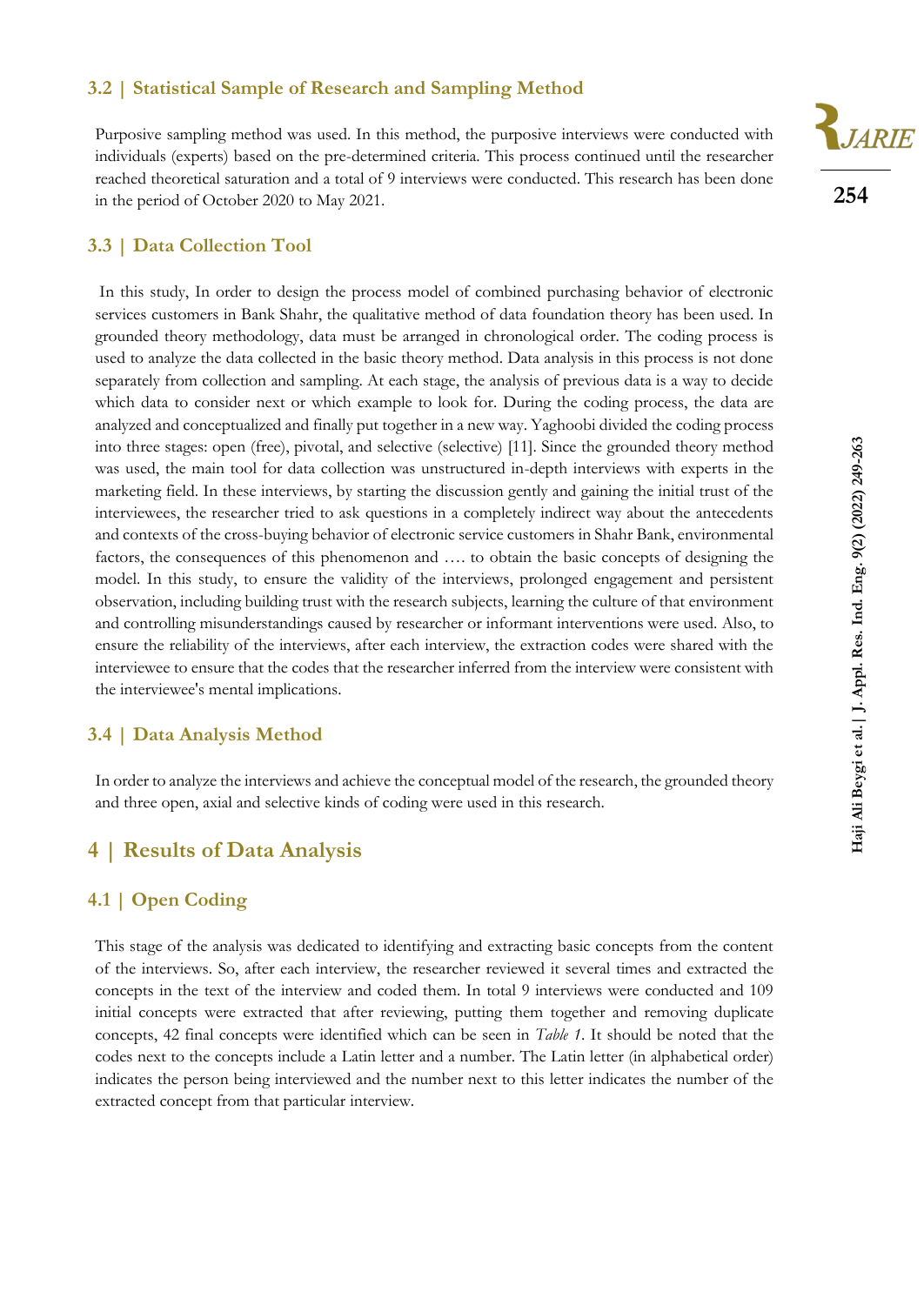### **Table 1. Finalized concepts after analyzing the interviews and removing duplicate items in the open coding stage.**

|                                                               | coding stage.                                    |                                                                                                                                                                                     |  |
|---------------------------------------------------------------|--------------------------------------------------|-------------------------------------------------------------------------------------------------------------------------------------------------------------------------------------|--|
| <b>IARIE</b>                                                  | $A_1, B_4, E_6$                                  | Today's busy world leads to the use of electronic banking services.                                                                                                                 |  |
|                                                               | $A_2, B_9, G_5$                                  | External and environmental incentives can motivate people to<br>satisfy their banking needs from a particular bank.                                                                 |  |
| 255                                                           | $A_3, B_1, F_8, I_7$                             | Shahr Bank should not neglect the power of online social<br>networks.                                                                                                               |  |
|                                                               | $A_4, F_2$                                       | Shahr Bank should pursue the policy of continuous improvement<br>in the field of electronic banking.                                                                                |  |
|                                                               | $A_5, E_4$                                       | Shahr Bank brand can convince the customers to show a cross-<br>buying behavior through building trust.                                                                             |  |
|                                                               | $G_{10}$                                         | The vast types of services that a person buys from a particular bank<br>during a month or a year is a very important indicator.                                                     |  |
|                                                               | $A_6, C_{10}, I_4$                               | Factors affecting service quality can affect customer loyalty to<br>Shahr Bank's electronic services.                                                                               |  |
|                                                               | $B_2, D_8$                                       | Impatience of some people (such as older people) towards the<br>Internet is an obstacle for them to use electronic banking services.                                                |  |
|                                                               | $C_1, F_9, G_4, H_4$                             | Customers' opinions should also be used to design electronic<br>banking tools.                                                                                                      |  |
|                                                               | $A_7$ , $D_7$ , $G_3$                            | The use of various electronic services of Shahr Bank by the<br>customers is a sign of their loyalty to this bank.                                                                   |  |
|                                                               | $A_8$ , $C_8$                                    | If some people like a bank, they will no longer be interested in<br>using the services of other banks.                                                                              |  |
|                                                               | $B_3$                                            | The perception of customers towards your services greatly<br>influences their buying decisions.                                                                                     |  |
|                                                               | $A_9$ , $C_{11}$ , $E_{10}$                      | Some people in the family have learned that they should always buy<br>from the same good store.                                                                                     |  |
|                                                               | $A_{10}$ , $G_2$ , $H_9$                         | Senior managers of Shahr Bank must show their practical<br>commitment and serious determination in the field of promotion<br>and expansion of electronic services.                  |  |
|                                                               | $\mathrm{B}_5$ , $\mathrm{F}_4$ , $\mathrm{I}_6$ | The antecedent of cross-buying behavior is the existence of a wide<br>range of electronic banking services.                                                                         |  |
| ss-buying behavior of shahr bank customer electronic services | $A_{11}$ , $B_6$ , $F_6$                         | Studying and analyzing the electronic services buying behavior and<br>examining the variety of services received by the customers can<br>further reveal the cross-buying behaviors. |  |
|                                                               | $A_{13}$ , $C_6$ , $E_3$                         | Shahr Bank should try to improve customers' attitude towards its<br>services.                                                                                                       |  |
|                                                               | $D_{11}$ , $E_2$                                 | Shahr Bank should constantly monitor the innovations of the<br>world's leading banks and imitate their positive points.                                                             |  |
|                                                               | $B_7, E_{13}$<br>$D_1$ , $F_3$ , $H_7$           | Some customers are accustomed to receiving all of their required<br>banking services from only one bank.<br>Shahr Bank should be able to motivate their customers to use            |  |
| Presenting a process model of cro                             |                                                  | various electronic services of the bank and not just one type of<br>service.                                                                                                        |  |
|                                                               | $C_3$ , $F_{10}$ , $G_8$ , $H_1$                 | Some customers believe that they are prone to less risk if they<br>receive services only from one particular bank.                                                                  |  |
|                                                               | $A_{14}$ , $D_4$                                 | Using electronic services reduces the cost of urban transportation<br>for customers.                                                                                                |  |
|                                                               | $B_{11}$ , $D_6$                                 | Shahr Bank should diversify its electronic services as much as<br>possible.                                                                                                         |  |
|                                                               | $F_1$                                            | Customer loyalty to electronic banking services is formed in the<br>process of receiving service.                                                                                   |  |
|                                                               | $E_1$ , $G_9$                                    | If Shahr Bank does not upgrade its electronic services periodically,<br>it will certainly not be successful in cross-selling.                                                       |  |
|                                                               | $A_{12}$ , $C_9$ , $H_3$                         | Young generations with a great interest in internet are very inclined<br>to electronic banking.                                                                                     |  |
|                                                               | $B_8$ , $C_2$ , $G_7$                            | Parents' behavior regarding the use of banking services affects their<br>children's buying behaviour.                                                                               |  |
|                                                               | $B_{10}$ , $F_{11}$<br>$F_{12}$ , $H_8$          | Shahr Bank brand can create loyalty in customers<br>There are customers who receive each of their banking services                                                                  |  |
|                                                               | $C_5$ , $D_9$ , $I_5$                            | from one particular bank.<br>Some customers like to know the characteristics and conditions of<br>other banks.                                                                      |  |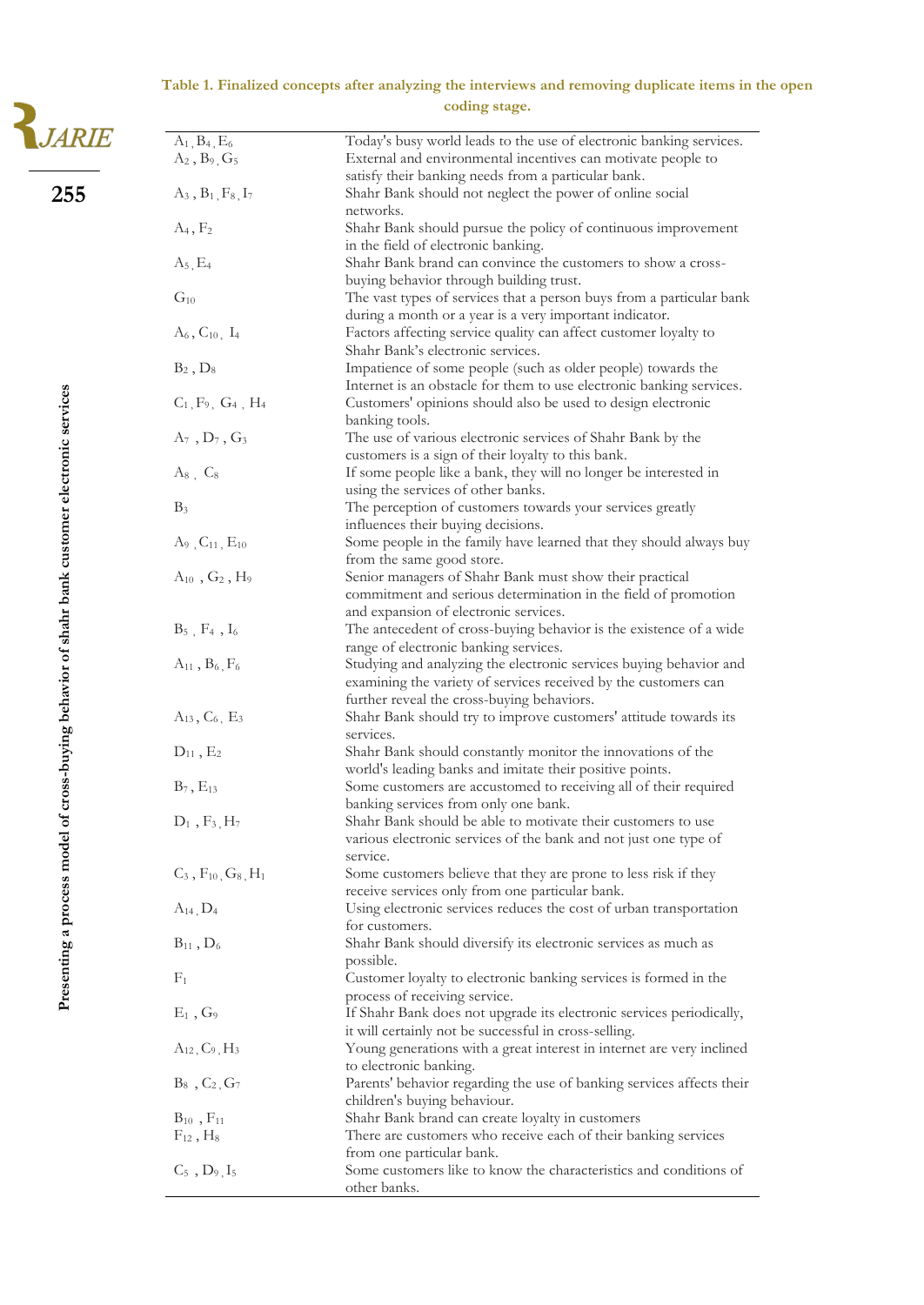#### **Table 1. Continued.**

| $C_4$ , $H_6$                       | Some people are naturally interested in surfing the web and   |
|-------------------------------------|---------------------------------------------------------------|
|                                     | being constantly present in internet.                         |
| $A_{15}$ , $C_{14}$ , $E_9$         | Website design of banks is very effective in attracting       |
|                                     | electronic customers.                                         |
| $E_8, G_{11}, H_2$                  | We are dealing with customers who are variety seekers in      |
|                                     | choosing the bank.                                            |
| $D_2$                               | To be superior and stay superior, the leaders of the industry |
|                                     | must be followed.                                             |
| $A_{16}$ , $C_{15}$ , $G_1$ , $I_2$ | The security of electronic banking tools should be as high    |
|                                     | as possible.                                                  |
| $B_{12}$ , $D_5$ , $F_7$ , $H_5$    | Some families are opposed to extensive purchases from one     |
|                                     | particular place.                                             |
| $B_{13}$ , $E_7$                    | Banking applications should be comprehensive as well as       |
|                                     | simple.                                                       |
| $C_7, D_{10}, G_{12}$               | Shahr Bank can use its brand strength to counter              |
|                                     | competitors' strategies.                                      |
| $C_{12}$ , $E_{11}$ , $F_{13}$      | Using electronic services reduces the cost of time for        |
|                                     | customers.                                                    |
| $C_{13}$ , $E_{12}$ , $I_3$         | Some people do not really have the time to visit the bank in  |
|                                     | person.                                                       |
| $I_1$                               | The commitment of senior managers is always the basis for     |
|                                     | positive events in organizations.                             |
| $D_3, E_5, F_5, G_6$                | Out-of-home advertising is one of the factors affecting       |
|                                     | customers' buying behaviour.                                  |

### **4.2 | Axial Coding**

An attempt was made at this stage to create more general classifications called "categories" by paying close attention to the identified concepts and determining their similarities and differences, and then the concepts of same type were put in these more general classifications.

The result of this process was the identification of 17 main categories that can be seen in *Table 2* along with the relevant concepts:

| Row | <b>Category (Axial Coding)</b> | Concept (Open Coding)                                          |
|-----|--------------------------------|----------------------------------------------------------------|
| 1   | Customer interest in Internet  | Some people are naturally interested in surfing the web and    |
|     | surfing                        | being constantly present in internet.                          |
|     |                                | Impatience of some people (such as older people) towards       |
|     |                                | the Internet is an obstacle for them to use electronic banking |
|     |                                | services.                                                      |
|     |                                | Young generations with a great interest in internet are very   |
|     |                                | inclined to electronic banking.                                |
|     | Imitating the world's leading  | Shahr Bank should constantly monitor the innovations of the    |
|     | banks                          | world's leading banks and imitate their positive points.       |
|     |                                | To be superior and stay superior, the leaders of the industry  |
|     |                                | must be followed.                                              |
| 3   | Proper design of electronic    | Website design of banks is very effective in attracting        |
|     | banking tools                  | electronic customers.                                          |
|     |                                | Banking applications should be comprehensive as well as        |
|     |                                | simple.                                                        |
|     |                                | Customers' opinions should also be used to design electronic   |
|     |                                | banking tools.                                                 |
|     |                                | The security of electronic banking tools should be as high as  |
|     |                                | possible.                                                      |

**Table 2. The identified categories with relevant concepts.**

**R**JARIE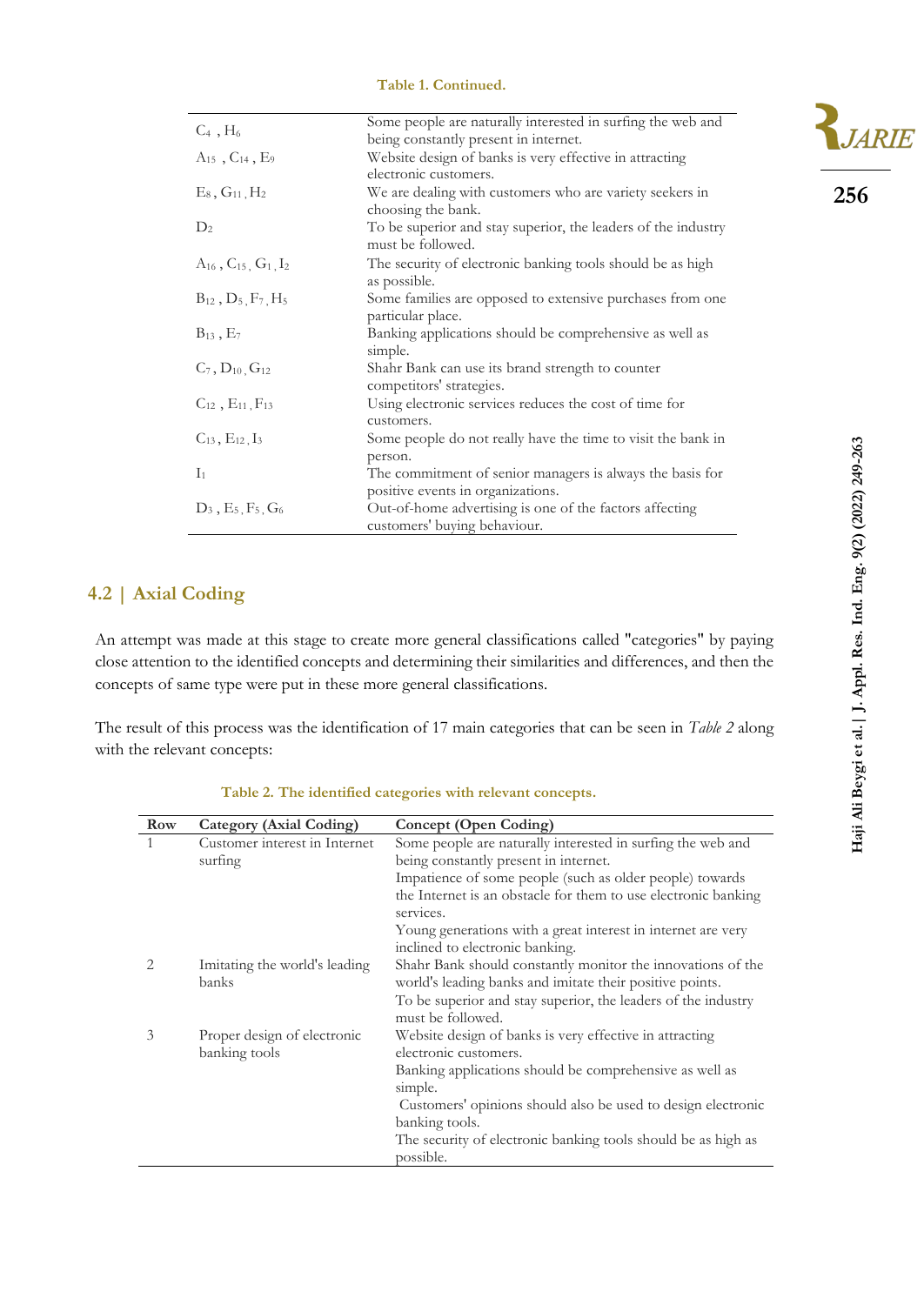|                                                               | Row | <b>Category (Axial Coding)</b>                                     | <b>Concept (Open Coding)</b>                                                                                                                                                                                                                                                                                                                              |
|---------------------------------------------------------------|-----|--------------------------------------------------------------------|-----------------------------------------------------------------------------------------------------------------------------------------------------------------------------------------------------------------------------------------------------------------------------------------------------------------------------------------------------------|
| 257                                                           | 4   | Customers' attitude towards<br>Shahr Bank electronic<br>services   | The perception of customers towards your services greatly<br>influences their buying decisions.<br>Shahr Bank should try to improve customers' attitude<br>towards its services.                                                                                                                                                                          |
|                                                               | 5   | Customer loyalty                                                   | Customer loyalty to electronic banking services is formed in<br>the process of receiving service.<br>Factors affecting service quality can affect customer loyalty<br>to Shahr Bank's electronic services.                                                                                                                                                |
|                                                               | 6   | Customer busyness                                                  | The use of various electronic services of Shahr Bank by the<br>customers is a sign of their loyalty to this bank.<br>Some people do not really have the opportunity to visit the<br>bank in person.<br>Today's busy world leads to the use of electronic banking                                                                                          |
|                                                               | 7   | Customer habits in buying<br>banking services                      | services.<br>Some customers are accustomed to receiving all of their<br>required banking services from only one bank.<br>There are customers who receive each of their banking                                                                                                                                                                            |
| ss-buying behavior of shahr bank customer electronic services | 8   | Motivating to use various<br>electronic services of Shahr<br>Bank  | services from one particular bank.<br>If some people like a bank, they will no longer be interested<br>in using the services of other banks.<br>Shahr Bank should be able to motivate their customers to use<br>various electronic services of the bank and not just one type<br>of service.<br>External and environmental incentives can motivate people |
|                                                               | 9   | Cross-buying behavior of<br>electronic banking services            | to satisfy their banking needs from a particular bank.<br>The vast types of services that a person buys from a<br>particular bank during a month or a year is a very important<br>indicator.<br>Studying and analyzing the electronic services buying<br>behavior and examining the variety of services received by                                       |
|                                                               | 10  | The customers not being<br>diversity seekers in choosing<br>a bank | the customers can further reveal the cross-buying behaviors.<br>We are dealing with customers who are variety seekers in<br>choosing the bank.<br>Some customers like to know the characteristics and                                                                                                                                                     |
|                                                               | 11  | Diversification of electronic<br>services                          | conditions of other banks.<br>Some customers believe that they are prone to less risk if<br>they receive services only from one particular bank.<br>Shahr Bank should diversify its electronic services as much as<br>possible.<br>The antecedent of cross-buying behavior is the existence of a                                                          |
| Presenting a process model of cro                             | 12  | Advertising (online and out-<br>of-home) of Shahr Bank             | wide range of electronic banking services.<br>Out-of-home advertising is one of the factors affecting<br>customers' buying behavior.<br>Shahr Bank should not neglect the power of online social                                                                                                                                                          |
|                                                               | 13  | The culture of buying<br>banking services in the family            | networks.<br>Parents' behavior regarding the use of banking services<br>affects their children's buying behavior.<br>Some families are opposed to extensive purchases from one<br>particular place.<br>Some people in the family have learned that they should                                                                                            |
|                                                               | 14  | Low cost of buying electronic<br>banking services                  | always buy from the same good store.<br>Using electronic services reduces the cost of time for<br>customers.<br>Using electronic services reduces the cost of urban                                                                                                                                                                                       |
|                                                               | 15  | Continuous improvement of<br>electronic banking system             | transportation for customers.<br>Shahr Bank should pursue the policy of continuous<br>improvement in the field of electronic banking.<br>If Shahr Bank does not upgrade its electronic services<br>periodically, it will certainly not be successful in cross-selling.                                                                                    |

#### **Table 2. Continued.**

 $\frac{2}{3}$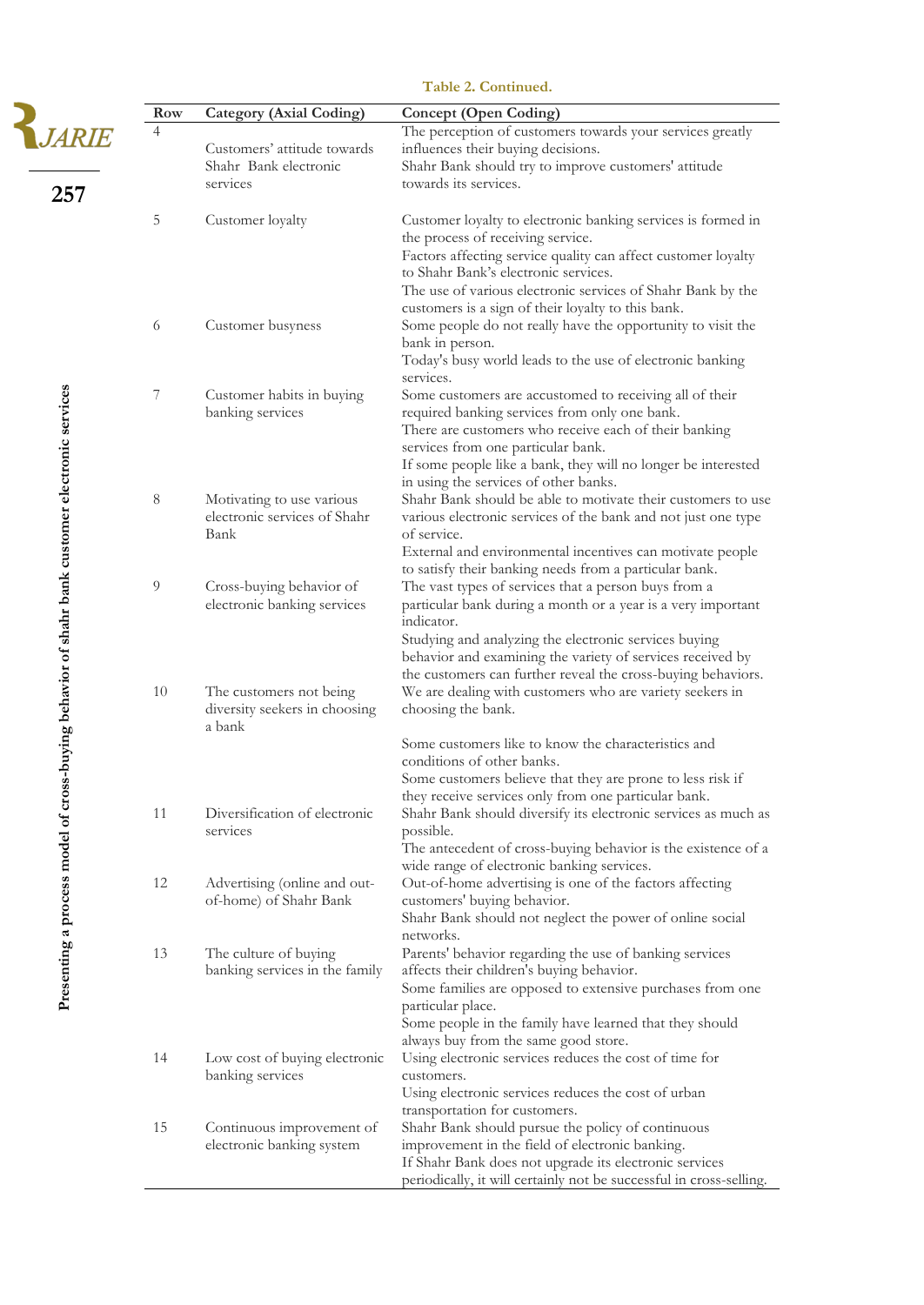| Table 2. Continued. |                                                                         |                                                                                                                                                                                                                                                                      |  |  |
|---------------------|-------------------------------------------------------------------------|----------------------------------------------------------------------------------------------------------------------------------------------------------------------------------------------------------------------------------------------------------------------|--|--|
| <b>Row</b>          | <b>Category (Axial Coding)</b>                                          | Concept (Open Coding)                                                                                                                                                                                                                                                |  |  |
| 16                  | Commitment of senior<br>managers of Shahr Bank to<br>electronic banking | Senior managers of Shahr Bank must show their practical<br>commitment and serious determination in the field of<br>promotion and expansion of electronic services.<br>The commitment of senior managers is always the basis for<br>positive events in organizations. |  |  |
| 17                  | The Shahr Bank brand<br>strength                                        | Shahr Bank brand can create loyalty in customers.<br>Shahr Bank brand can convince the customers to show a<br>cross-buying behavior through building trust.<br>Shahr Bank can use its brand strength to counter                                                      |  |  |

competitors' strategies.

At this stage of the analysis the identified categories were placed on the paradigm model. The paradigm model helps the researcher to know how categories should be placed. The general structure of the paradigm model can be seen in *Fig. 1*.



#### **Fig. 1. Paradigm model.**

In the next section (conclusion), it was tried that the output of the selective coding process be presented as the final result of the research and finally the obtained model from this research will be introduced.

## **5 | Conclusion and Final Design of the Conceptual Model**

Based on the identified categories and the structure of the paradigm model, the following categories were placed in the model:

Main (axial) category: It is the core of the conceptual model based on which concepts and categories are created. In this research and according to the identified goals and categories, the category of "Motivating to use various electronic services of Shahr Bank" was considered as the main and axial category. This means that the core of the conceptual model is the users' motivation and inner desire to use various electronic services of this bank.

**Causal condition.** It is a set of conditions that cause or affect the phenomenon. The categories related to this dimension were determined as follows:

**258**

**JARIE**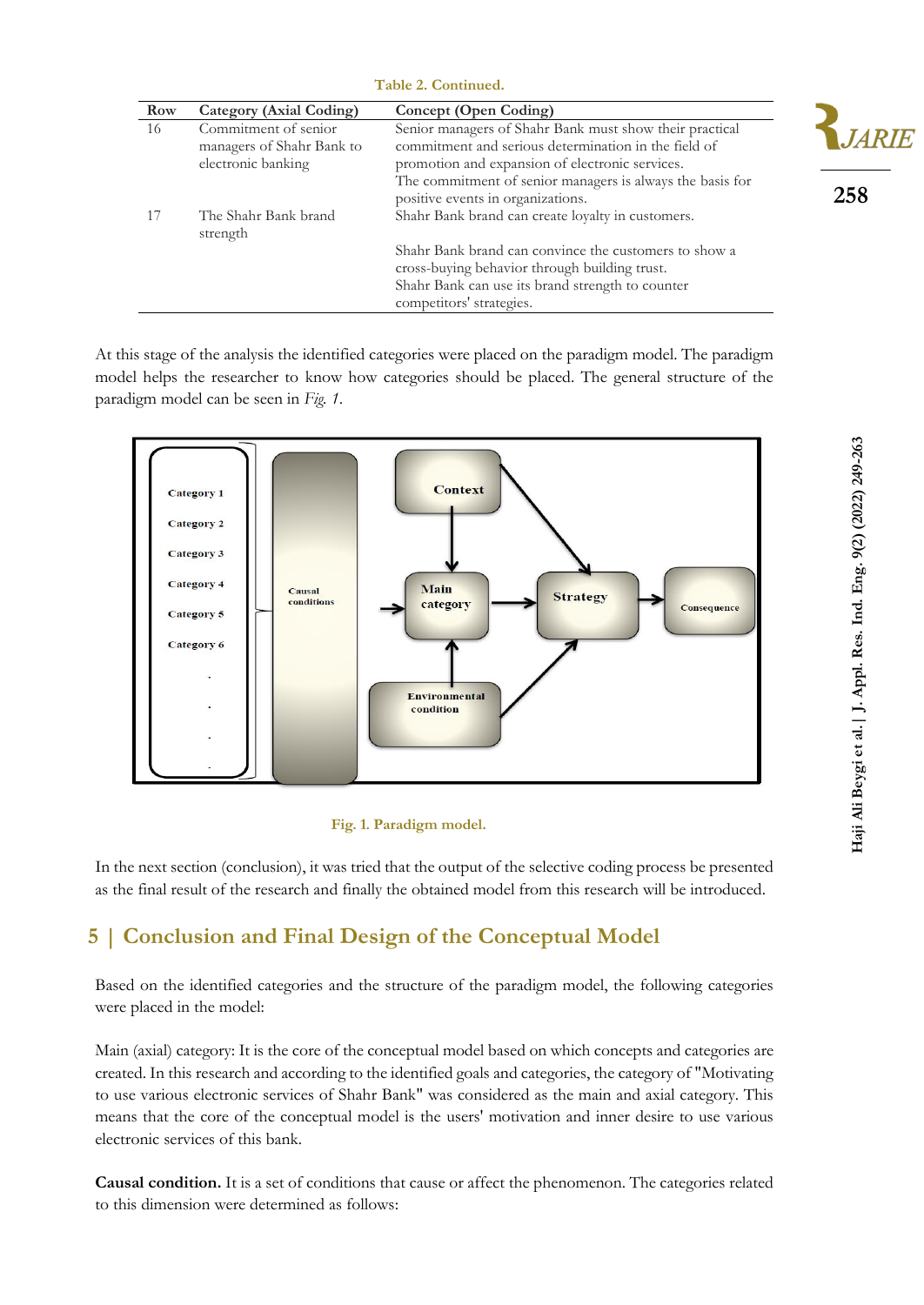- − *Customers' attitude towards Shahr Bank electronic services: this category refers to customers' perception towards Shahr Bank electronic services.*
- − *Customer interest in Internet surfing: this category refers to the amount of people's interest in Internet surfing and spending time for it.*
- − *Customer busyness: this category refers to the level of busyness and family and occupational conflicts of bank customers.*
- − *The customers not being diversity seekers in choosing a bank: this category refers to the customers not being diversity seekers and their unwillingness to use the services of different banks.*
- − *Advertising (online and out-of-home) of Shahr Bank: this category refers to the quantity and quality of Shahr Bank advertising.*
- − *Low cost of buying electronic banking services: this category refers to the reduction of various costs for customers when using electronic banking services (compared to traditional banking).*
- − *The Shahr Bank brand strength: this category refers to the strength and position of Shahr Bank brand in the Iranian banking industry.*
- − *Customer habits in buying banking services: this category refers to the habits and behaviors of buying services by Shahr Bank customers.*

**Context.** Indicates the special conditions in which the phenomenon (main category) exists. In this research and according to the identified goals and categories, the categories of "The culture of buying banking services in the family" and "Commitment of senior managers of Shahr Bank to electronic banking " were considered as the contextual categories. The culture of buying banking services in the family refers to what the people in the family have learned from their parents about how to buy services and products (in general) and especially banking services. Also, Commitment of senior managers of Shahr Bank to electronic banking refers to the verbal and practical commitment of the senior managers of this bank and also their serious determination to improve and enhance the quality and quantity of electronic banking services.

**Environmental variables.** They are extensive structural context and external factors that can affect the main category and even strategies. In this study and according to the identified goals and categories, the category of "Imitating the world's leading banks" was considered as the environmental category. Imitating the world's leading banks refers to the fact that the Shahr Bank should always consider and explore the measures and innovations of the world's leading banks in the field of electronic banking and imitate them very intelligently.

**Strategies.** In a context and with specific mediating conditions, a specific set of strategies or actions is possible. In fact, strategies are actions that can turn the main category into consequences. In this study and according to the identified goals and categories, the categories of "Diversification of electronic services", "Proper design of electronic banking tools" and "Continuous improvement of electronic banking system" were considered as strategic categories. Diversification of electronic services refers to the need for Shahr Bank to broaden the scope of its electronic services. In addition, the proper design of electronic banking tools states that Shahr Bank should carefully consider important indicators such as comprehensiveness, simplicity, attractiveness, security, etc. in designing and using various electronic banking tools. Finally, the continuous improvement of the electronic banking system states that Shahr Bank must constantly and continuously improve the quality of its electronic banking system.

**Consequences.** Refers to the consequences of realizing the main category in the context of causal, environmental and contextual conditions through specific strategies. In this study and according to the identified goals and categories, the categories of "Cross-buying behavior of electronic banking services" and "customer loyalty" were considered as the consequence categories. This means that if the causal conditions, contexts, main categories, environmental conditions and strategies happen well, it can be hoped that Shahr Bank customers will show the cross-buying behavior in the field of electronic services and their loyalty to this bank will be improved.

,<br>JARIE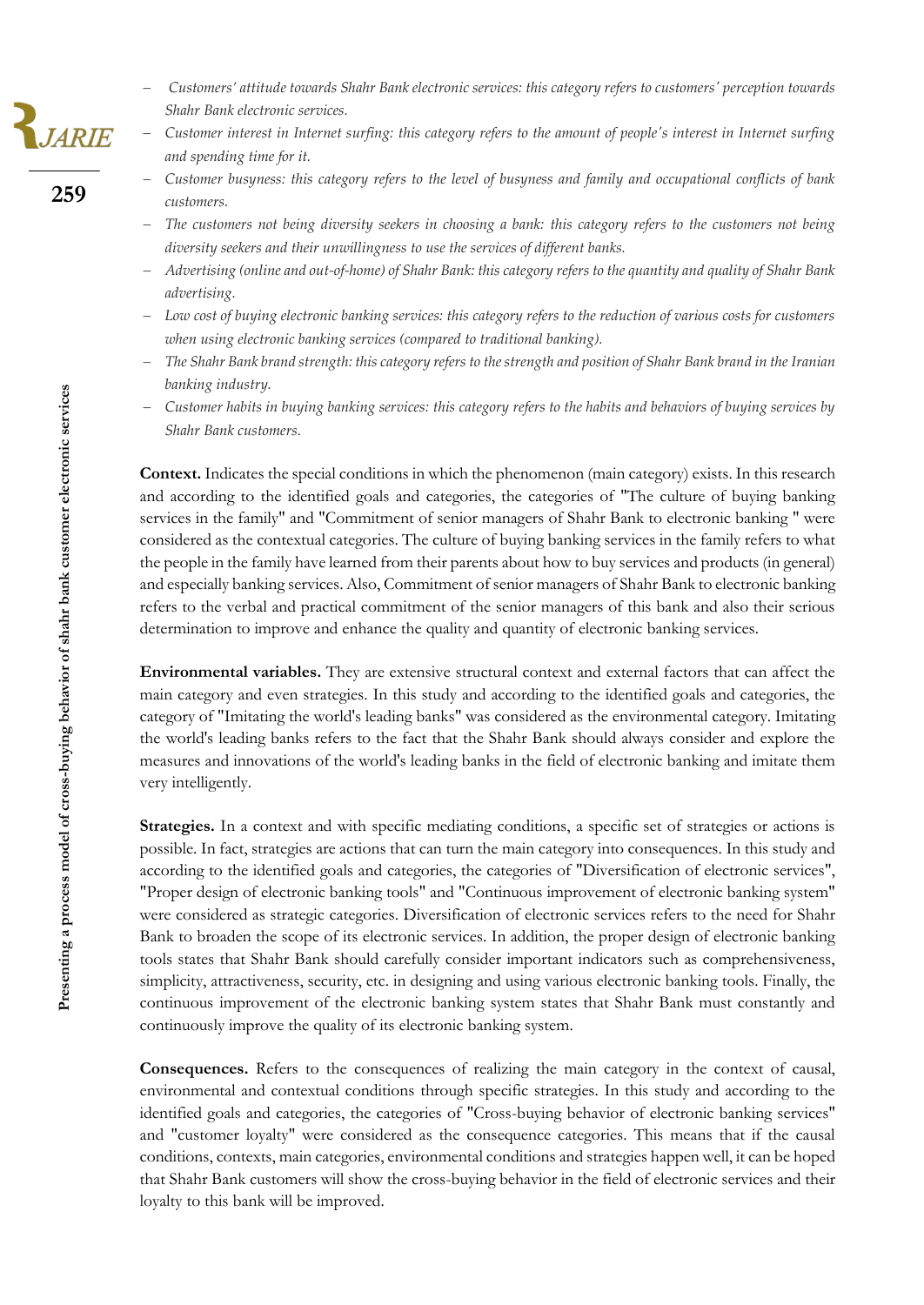The next step was to place the categories in a paradigm model which determined the conceptual model of the research. The main structure of this model can be seen in *Fig. 2* .



**Fig. 2. Placement of categories in the structure of the paradigm model.**

Accordingly, the conceptual model of the research can be presented in *Fig*. *3* .

Based on the results of the research, and in order to improve the combined purchasing behavior of eservices customers in Bank Shahr, the following suggestions can be provided:

- − *Bank Shahr electronic services should be designed and offered in a completely comprehensive manner.*
- − *The electronic services of Shahr Bank should be designed and offered to the public in a simple and understandable way.*
- − *Bank Shahr electronic services should be designed and offered in a completely up-to-date and modern way.*
- − *Shahr Bank to move towards excellence in the country in terms of electronic services.*
- − *Bank Shahr environmental advertisements should be designed and executed quite intelligently.*
- − *Bankshahr advertisements on social networks should be designed and executed quite intelligently.*
- Bank Shahr measures and pathologizes the brand equity at specific time periods.
- − *Bank Shahr to make appropriate investments to strengthen the value of its brand with customers.*
- − *Bank Shahr to do careful planning to strengthen the value of its brand with customers.*
- − *Support the top and middle managers of Bank Shahr, e-banking in word and deed.*
- − *Top managers of Bank Shahr always try to be the leading bank in Iran in the field of electronic banking.*
- − *The top managers of Bank Shahr should make extensive and, of course, smart investments in electronic banking.*
- − *The diversity of Bank Shahr electronic services should be brought closer to international standards.*
- − *Try to bring the quality of Bank Shahr electronic services closer to international standards.*
- − *Bank Shahr should use the tools to provide its electronic services that are used by the world's leading banks.*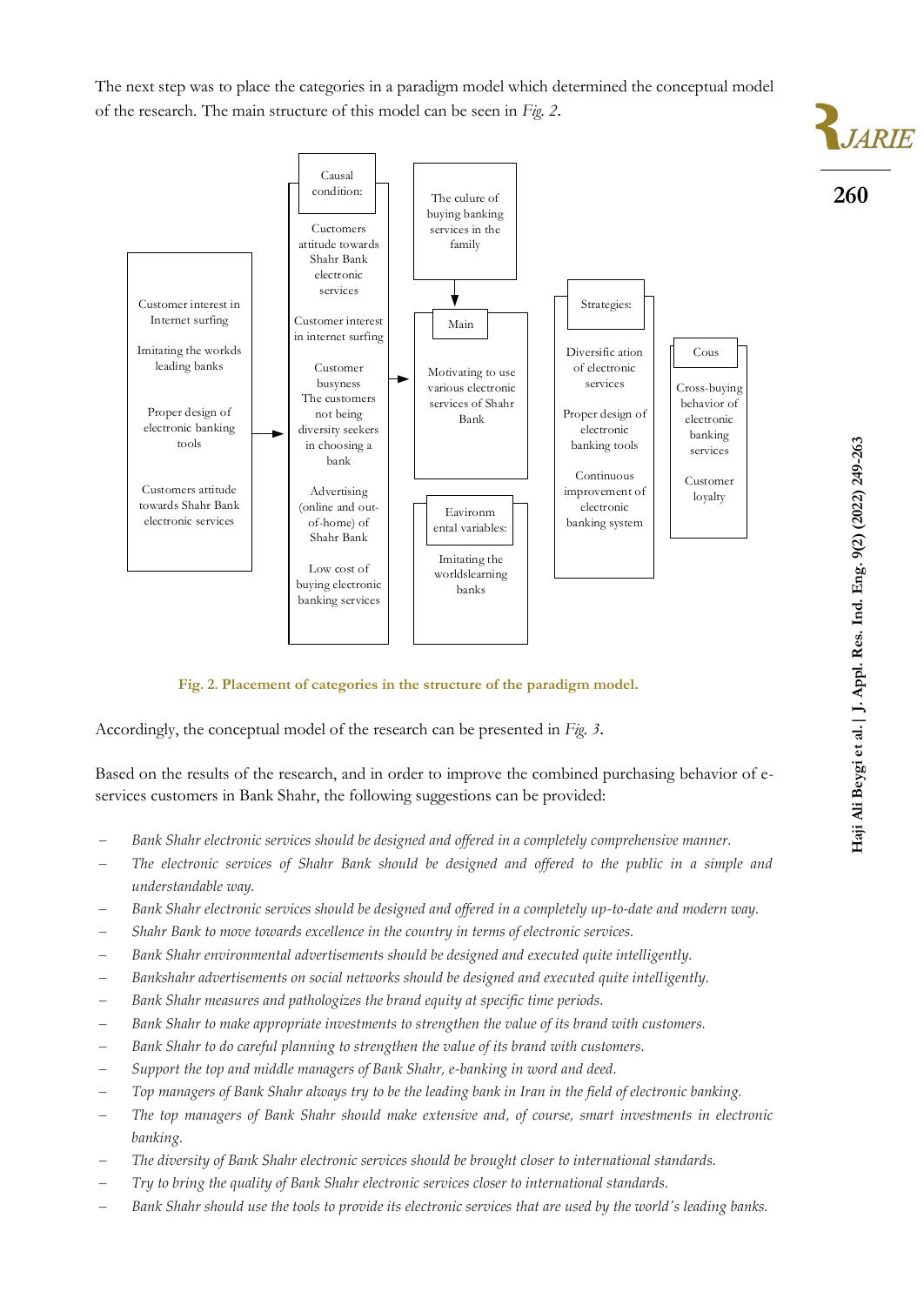− *Shahr Bank should try to grow to such an extent that it never disappoints customers to receive a special service.*

Customers attitude towards Shahr Bank electronic services Customer interest in Internet surfing Low cost of buying electronic banking services Customer habits in buying banking services The Shahr Bank brand strength Customer busyness Advertising (online and out-of-home) of Shahr Bank The customers not being diversity seekers in choosing a bank The culture of buying banking services in the family Diversification of electronic services Motivating to use various electronic services of Shahr Ban Proper design of electronic banking tools Imitating the world's leading banks Continuous improvement of electronic banking system Customer loyalty Cross-buying behavior of electronic banking services Commitment of senior managers of Shahr Bank to electronic banking

**Fig. 3. Conceptual model of research.**

### **5.1 | Suggestions for Future Studies**

According to gained experiences in this research, future researchers are suggested to test the obtained model of this research in a large population using quantitative approaches such as structural equation modeling. Also, future researchers are suggested to use other methods such as Delphi method, content analysis, etc. for the modeling phase, so that one of the main constraints of this research, which was its long time, be removed. In addition, future researchers are suggested to use this banking industry research in other service areas of the country to gradually witness the design and replacement of local and Iranian models instead of western general models in the field of electronic service cross-buying behavior. This is entirely in line with the macro-policy of the "Iranian-Islamic model of progress" which has been repeatedly emphasized by the Supreme Leader.

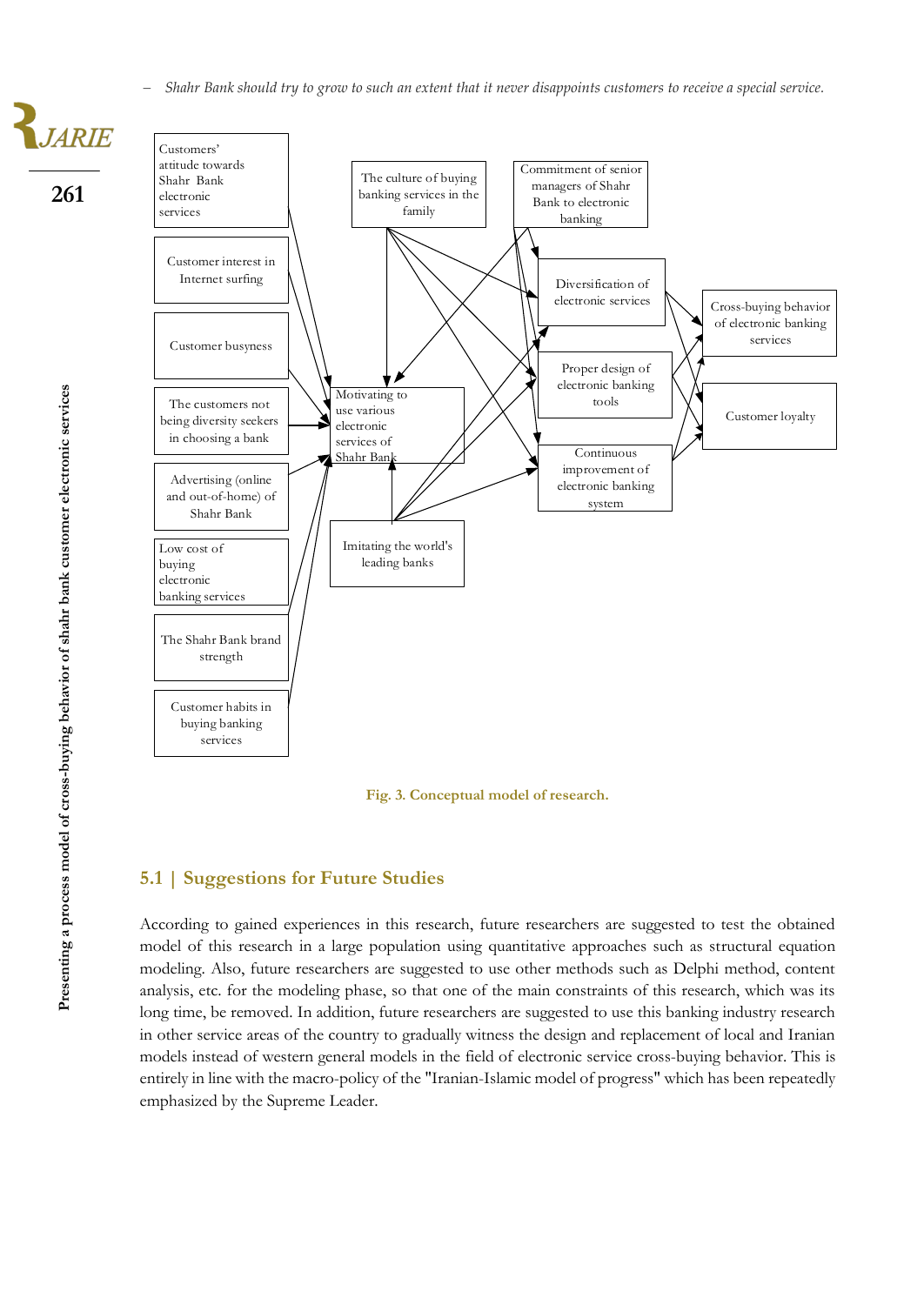### **References**

- Kamalian, A. R., Yami, A. R., & Sani, M. A. D. (2014). A survey electronic advertisement on consumer behavior based on CAB model (a study on Mahan institution). *Asian journal of research in marketing*, *3*(5), 29-44.
- Salar, J., & Rahmani, Z. (2015). *A study of consumer behavior*. Payam Noor University Publications. (**In**   $\lceil 2 \rceil$ **Persian**)[. https://www.gisoom.com](https://www.gisoom.com/)
- [3] Danaei, A., & Dasar, S. (2016). Measuring the behavioral response of food products customers of Etka chain stores to media advertisements considering the mediating role of the organization's reputation. *4th international conference on applied research in management and accounting*. Tehran. (**In Persian**)[. https://civilica.com/doc/568008/](https://civilica.com/doc/568008/)
- [4] Shafizadeh, H., Seyedi, S., Ghasemi Dalarsetaghi, I. (2013). Presentation of integrated model of consumer behavior in electronic shopping. *Jounal of marketing management*, *8*(19), 13-28. (**In Persian**). [https://jomm.srbiau.ac.ir/article\\_1002.html?lang=en](https://jomm.srbiau.ac.ir/article_1002.html?lang=en)
- Tung, B., & Carlson, J. (2015). Examining determinants of cross buying behaviour in retail banking. *International journal of quality & reliability management*, *32*(8), 863- 880. <https://doi.org/10.1108/IJQRM-11-2012-0148>
- Bello, K. B., Jusoh, A., & Nor, K. M. (2020). Relationships and impacts of perceived CSR, service quality, customer satisfaction and consumer rights awareness. *Social responsibility journal*, *17*(8), 1116- 1130. <https://doi.org/10.1108/SRJ-01-2020-0010>
- [7] Saleh, H., Shafiee, M., & Sanji, M. (2020). Modifying the interconnecting activities through an adjusted dynamic DEA model: a slacks-based measure approach. *Journal of applied research on industrial engineering*, *7*(3), 287-300. [http://www.journal-aprie.com/article\\_119243.html](http://www.journal-aprie.com/article_119243.html)
- Cummins, S., Peltier, J. W., Schibrowsky, J. A., & Nill, A. (2014). Consumer behavior in the online context. *Journal of research in interactive marketing*, *8*(3), 169-202. [https://doi.org/10.1108/JRIM-04-2013-](https://doi.org/10.1108/JRIM-04-2013-0019) [0019](https://doi.org/10.1108/JRIM-04-2013-0019)
- Esmaili Dooki, A., Bolhasani, P., & Fallah, M. (2017). An integrated fuzzy AHP and fuzzy TOPSIS approach for ranking and selecting the chief inspectors of bank: a case study. *Journal of applied research on industrial engineering*, *4*(1), 8-23. [http://www.journal-aprie.com/article\\_48258.html](http://www.journal-aprie.com/article_48258.html)
- [10] Mukerjee, K., & Shaikh, A. (2018). Impact of customer orientation on word-of-mouth and crossbuying. *Marketing intelligence & planning*, *37*(1), 97-110. <https://doi.org/10.1108/MIP-01-2018-0030>
- Yaghoobi, D., Hashemi, S. M., & Naami, A. (2021). Providing an effective advertising pattern based on social networks in educational businesses industry. *Journal of applied research on industrial engineering*, *8*(Special Issue), 1-15[. http://www.journal-aprie.com/article\\_136398.html](http://www.journal-aprie.com/article_136398.html)
- Ebrahimpour, H., Kolaei, M., Soraiai, A., & Bagheri, M. (2017). A survey of the effect of recommender factors on unplanned buying behavior (case study: Iran katan chain stores in mazandaran province)*. International conference on management, economics and marketing*. Tehran. (**In Persian**). <https://civilica.com/doc/680436/>
- Behzadnejad, K., & Mansouri, M. (2017). The impact of management, organizational, marketing and service quality capabilities on buying intention: the role of service innovation (case study of saipa Yadak Company). *2nd international conference on industrial management*. Babolsar. (**In Persian**). <https://civilica.com/doc/633407/>
- [14] Tehrani, H., & Safdari, M. (2016). Study of the relationship between dimensions of relationship marketing and the impulsive buying behavior of customers of Etka chain stores in Golestan province*. Fourth scientific conference on findings of modern management science, entrepreneurship and education in Iran.* Tehran. (**In Persian**)[. https://civilica.com/doc/615022/](https://civilica.com/doc/615022/)
- [15] Mirzad Zare, M., Garkaz, M., Jahangiri Tolaroud, Z. (2015). Study of the role of ethical principles on the behavior of buyers of Refah chain stores in Rasht. *International conference on management*, *economics and humanities*. Istanbul, Turkey. (**In Persian**)[. https://civilica.com/doc/625461/](https://civilica.com/doc/625461/)
- Esfahani, M., Hadadian, A., Rahimizadeh, H. (2014). Evaluating effective factors on impulse buying at chain store in Mashhad :( case study: poruma chain store). *New marketing research journal*, *4*(4), 71- 84. (**In Persian**). [https://nmrj.ui.ac.ir/article\\_17755.html?lang=en](https://nmrj.ui.ac.ir/article_17755.html?lang=en)